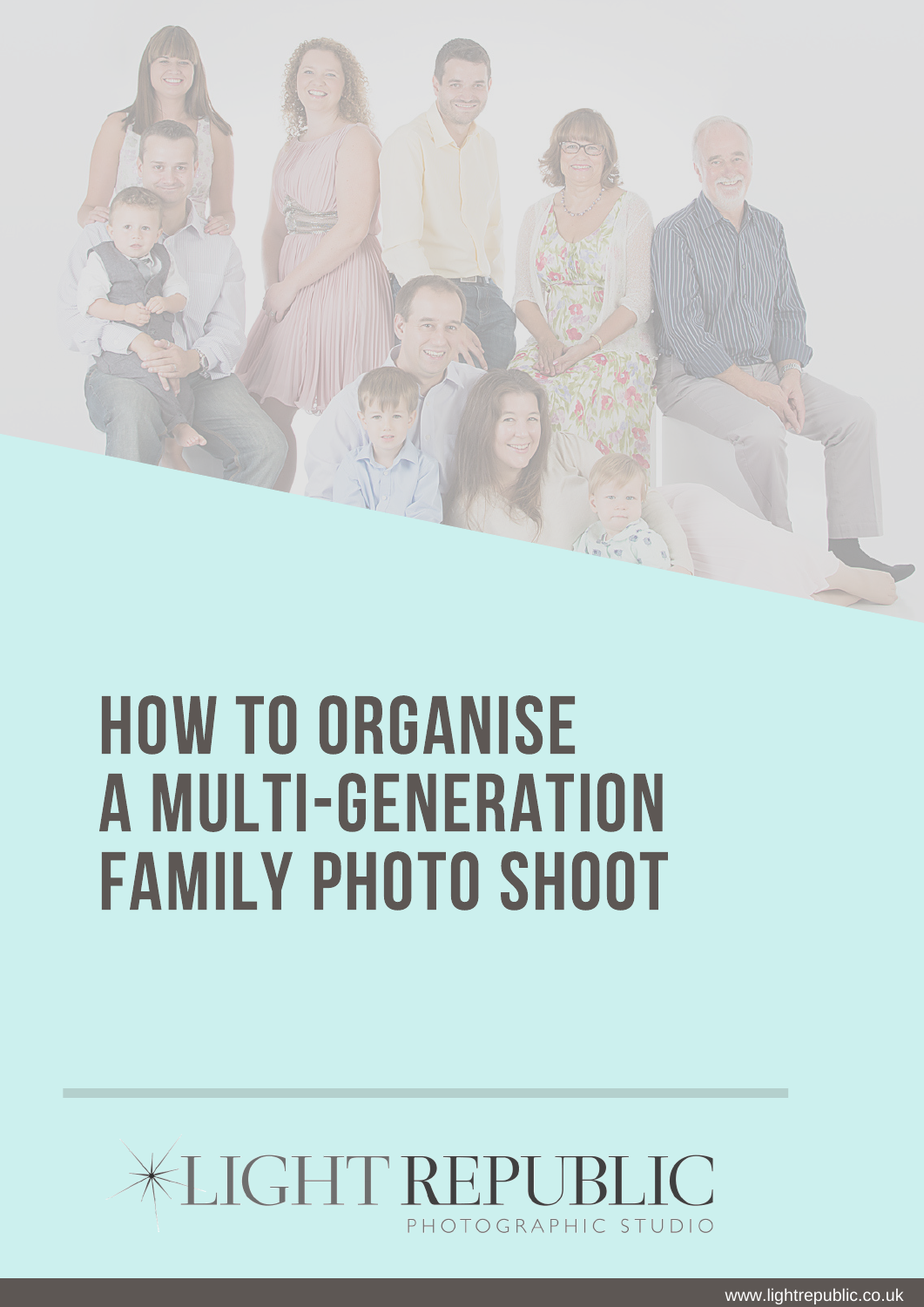## Key planning steps (1)

### P R E - PLANNING THE FIRE STAGE 2

If you want the present to be a finished wall portrait ready to hang on the wall, planning should ideally start 8-10 weeks before the key birthday or anniversary.

### STAGE 1

Consult with key members of the family about who should be in the final photograph. Should it be just grandchildren or a more ambitious multigenerational shoot?

Talk to your favoured photography studio. 1) Check their experience with doing large groups shots and dealing with wide age ranges. 2) Ask about the maximum number allowed in a single shot. 3) Crucially, get a list of available sessions over the next few weeks. In order to get a day that will please everyone, this is likely to be weekend sessions.

You might need to discuss access issues with the studio.

### $STAGE$  3

Coordinate with family members on the best day and time offered by the studio. This might not just everyones's availability. Other considerations might come into play - such as nap times for young children. This is likely to be the hardest part of the whole prcoess!

### STAGE 4

Book the session with the studio ASAP and make sure it understands the deadline you are working to.